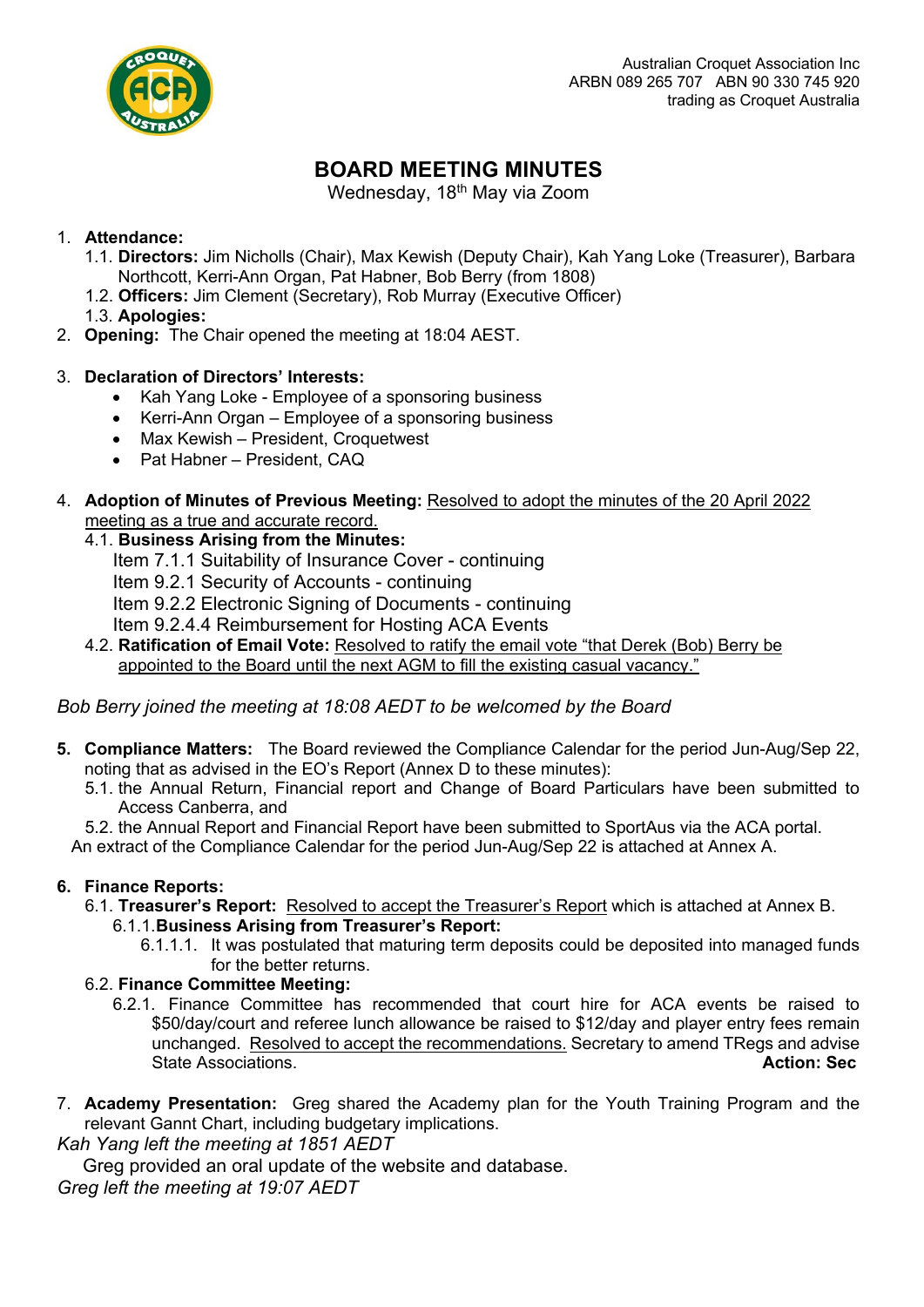# **8. Correspondence:**

8.1. **Inwards:** Bob Berry – EoI for Board position

# 8.2. **Outwards**

- 8.2.1. 21 Apr 2**2** call for EoI for appointment to vacant Board positions
- 8.2.2. 24 Apr 22 to MacRob Team members & reserves individual letter of congratulations.

# 9. **For Decision:**

- 9.1. **Governance:**
	- 9.1.1. **Affiliation Fees Working Group ToR:** Resolved to adopt the Affiliation Fees Working Group ToR. Secretary to advise State Associations and post to website. **Action: Sec**

### 9.2. **Management:**

- 9.2.1. **ACA Hall of Fame:** Resolved to establish as ACA Hall of Fame.
	- 9.2.1.1. **ACA Hall of Fame Regulations:** Resolved to adopt the draft ACA Hall of Fame of Regulations.
	- 9.2.1.2. **Committee; Re**solved to appoint four of Marty Clarke, Liz Fleming, Kenn Boal and Peter Tavender. Secretary to send invitations. **Action: Sec**
- 9.2.2. **Marketing Committee Appointments:** The Board appointed Max Kewish, Tony Walker and Janine Sisson, previously appointed as members to the Publicity Committee, and new appointee Liz Friend, as members of the Marketing Committee. Note that Pat Habner was appointed to the committee at the April meeting.
- 9.2.3. **NCC Proposed visit to Nowra:** Agreed that support should be provided by CNSW. Kerri-Ann Organ to contact CNSW Chair. **Action: KAO**

#### 9.3. **WCF:**

9.3.1. **Topic 112 WCF Forward Calendar:** Agreed to approve in principle the WCF Forward Calendar and the disassociation of the GC U21WC with the GC WC.

9.3.2. **Topic 113 O50's Age Limits:** Agreement that any change should be to O60s **Secretary to advise WCF Action: Sec Action: Sec** 

# **10. For Discussion**

# 10.1. **Management:**

10.1.1. **Refereeing Pathways:** The Board commended the work done of this project but felt it would discourage applicants for referee training. Secretary to advise Croquet Victoria.

#### **Action: Sec**

- 10.1.2. **NST - Morris v ACA:** The Secretary advised that he had attended the NST Pre-Hearing Conference on 12<sup>th</sup> May 2022 and that the NST Hearing is scheduled for 17:00 AEST on Wednesday 25<sup>th</sup> May 2022.
- 10.1.3. **National Coaching Committee – Proposed Amendments to ToR:** Further discussion deferred until the June meeting.

#### 10.2. **Events:**

10.2.1. **Pan Pacific Masters Games:** To be referred to CAQ. **Action: Sec**

# **11. For information:**

# 11.1. **Reports**

- 11.1.1. **Secretary's Report:** attached at Annex C
- 11.1.2. **EO's Report:** attached at Annex D
- 11.1.3. **Academy GM's Report:** attached at Annex E
- 11.1.4. **HR Report:** attached at Annex F
- 11.1.5. **NCGb: Gateball Selection Committee:** attached at Annex G
- 11.1.6. **National Coaching Report:** attached at Annex H
- 11.2. **Events:**

#### 11.2.1. **CNSW Report on AC M&W, Eire Cup:** Received

**12. Next Meetings:** Sat & Sun, 18 & 19 Jun 22 in Canberra *details TBA* Wed, 20 Jul 22 @ 18:00 AEST via Zoom Wed, 17 Aug 22 @ 18:00 AEST via Zoom Mon, 19 Sep 22 in Adelaide *details TBA*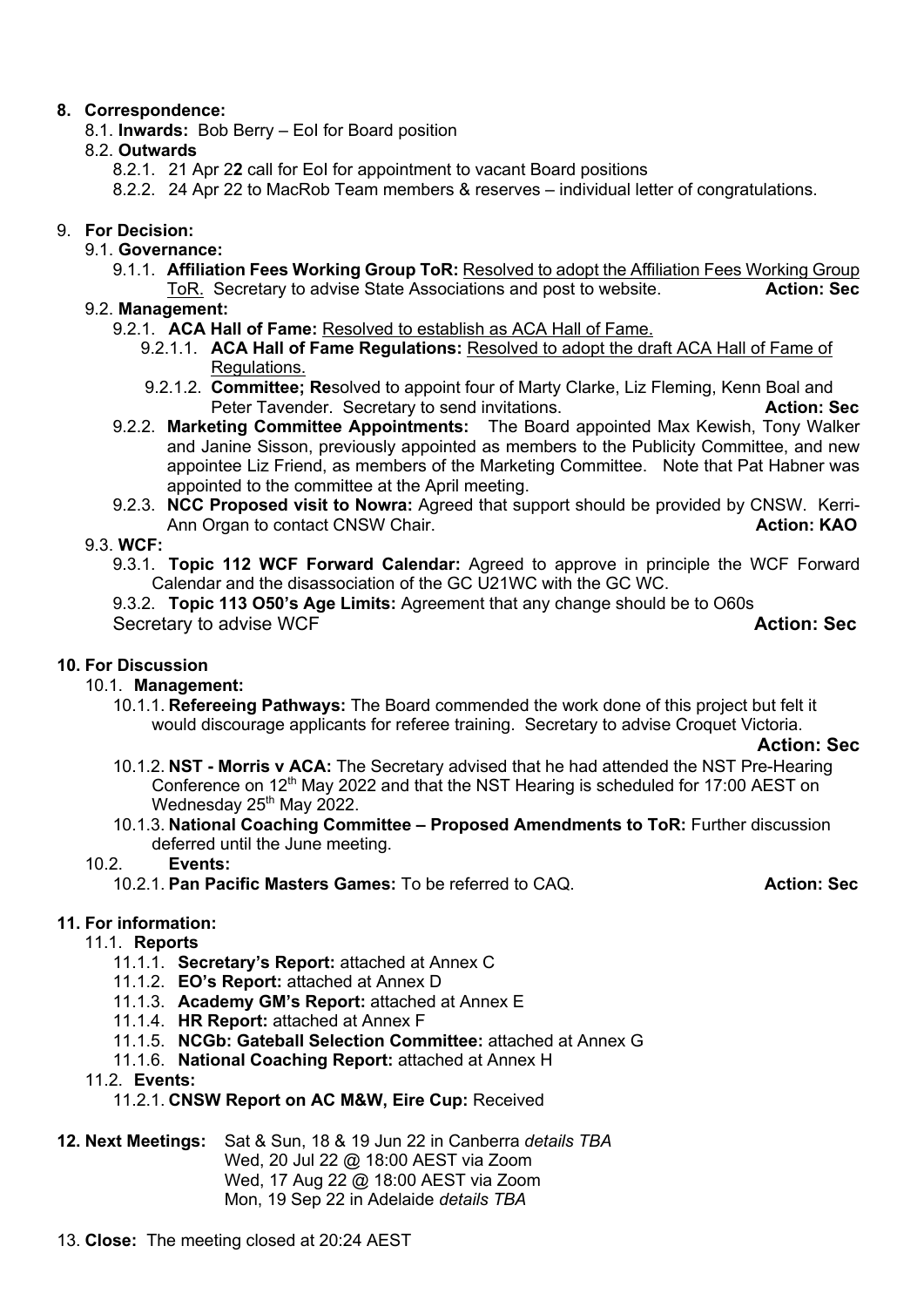- Attachments: Annex A Compliance Matters Annex B Financial Report
	- Annex C Secretary's Report
		-
		- Annex D Executive Officer's Report<br>Annex E Academy General Manage Annex E Academy General Manager's Report<br>Annex F HR Report
		- HR Report
		- Annex G Gateball Selection Report
		- Annex H National Coaching Report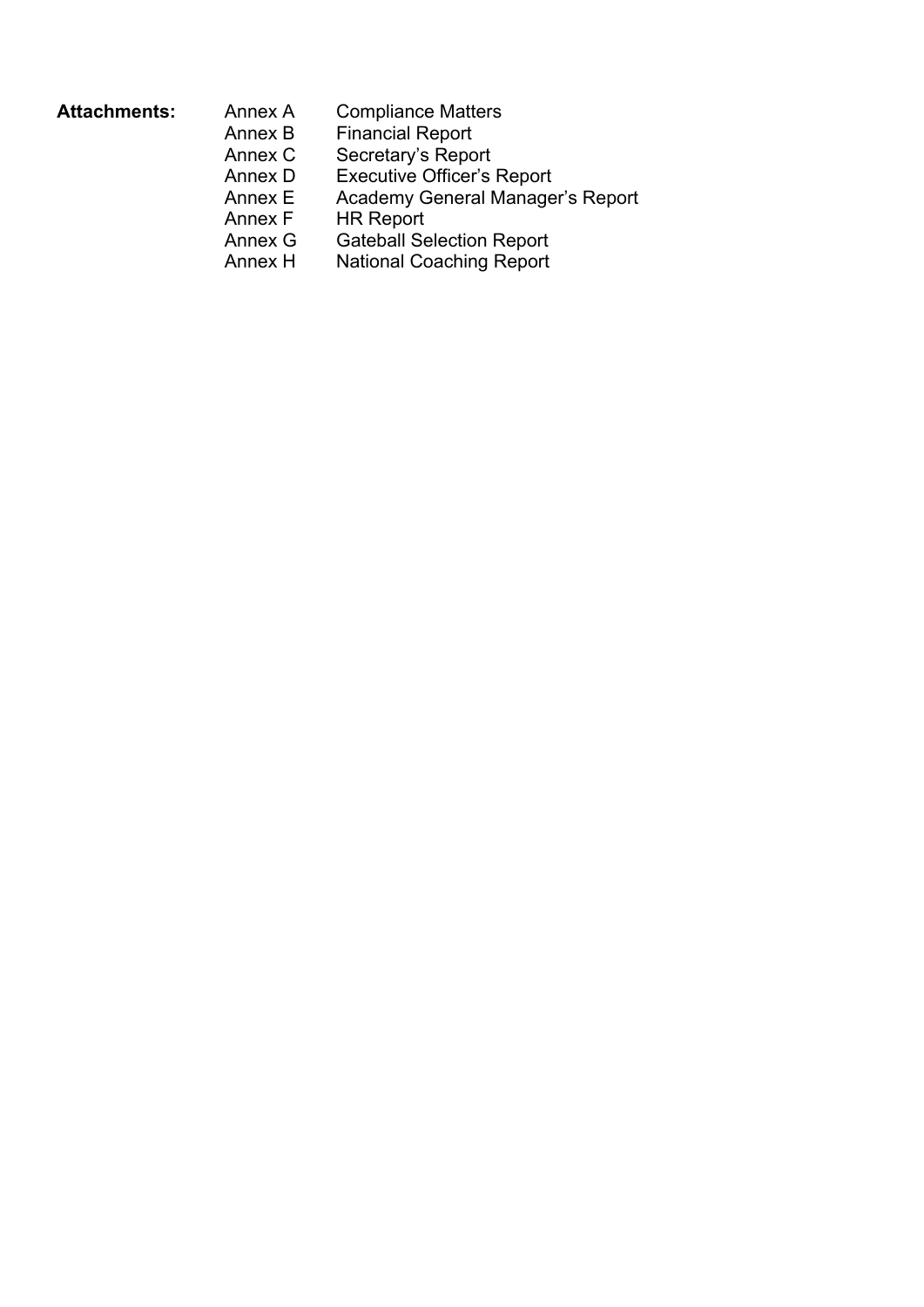

# **Compliance Matters June to August/September 2022**

| <b>Date</b>       | <b>Subject</b> | <b>Action</b>                                                                          | <b>Reference</b>                               | Who          |
|-------------------|----------------|----------------------------------------------------------------------------------------|------------------------------------------------|--------------|
| By end Jun        | Incorporation  | <b>Submit Annual Return</b>                                                            | Associations Incorporation<br>Act              | EO           |
| <b>July Board</b> | <b>Staff</b>   | <b>Staff Performance Reviews</b>                                                       |                                                | <b>Board</b> |
| Late July         | Governance     | Distribute notice of SGM<br>call for notices of motion                                 | Constitution s15.3 (b)<br>60 days prior to SGM | Secretary    |
| 31 July<br>2022   | Governance     | <b>Player Development</b><br>Pathways WG - ceases<br>unless Board decides<br>otherwise | WG ToR                                         | <b>Board</b> |
| Aug               | Scholarships   | Advertise scholarship<br>program                                                       | Scholarship Policy 11b                         | EO           |
| Late Aug          | Governance     | Distribute SGM Agenda &<br>Papers                                                      | Constitution s 15.3(e)<br>30 days prior to SGM | Secretary    |
| Aug/Sep           | Scholarships   | Appoint expert committees                                                              | Scholarship Policy 19                          | <b>Board</b> |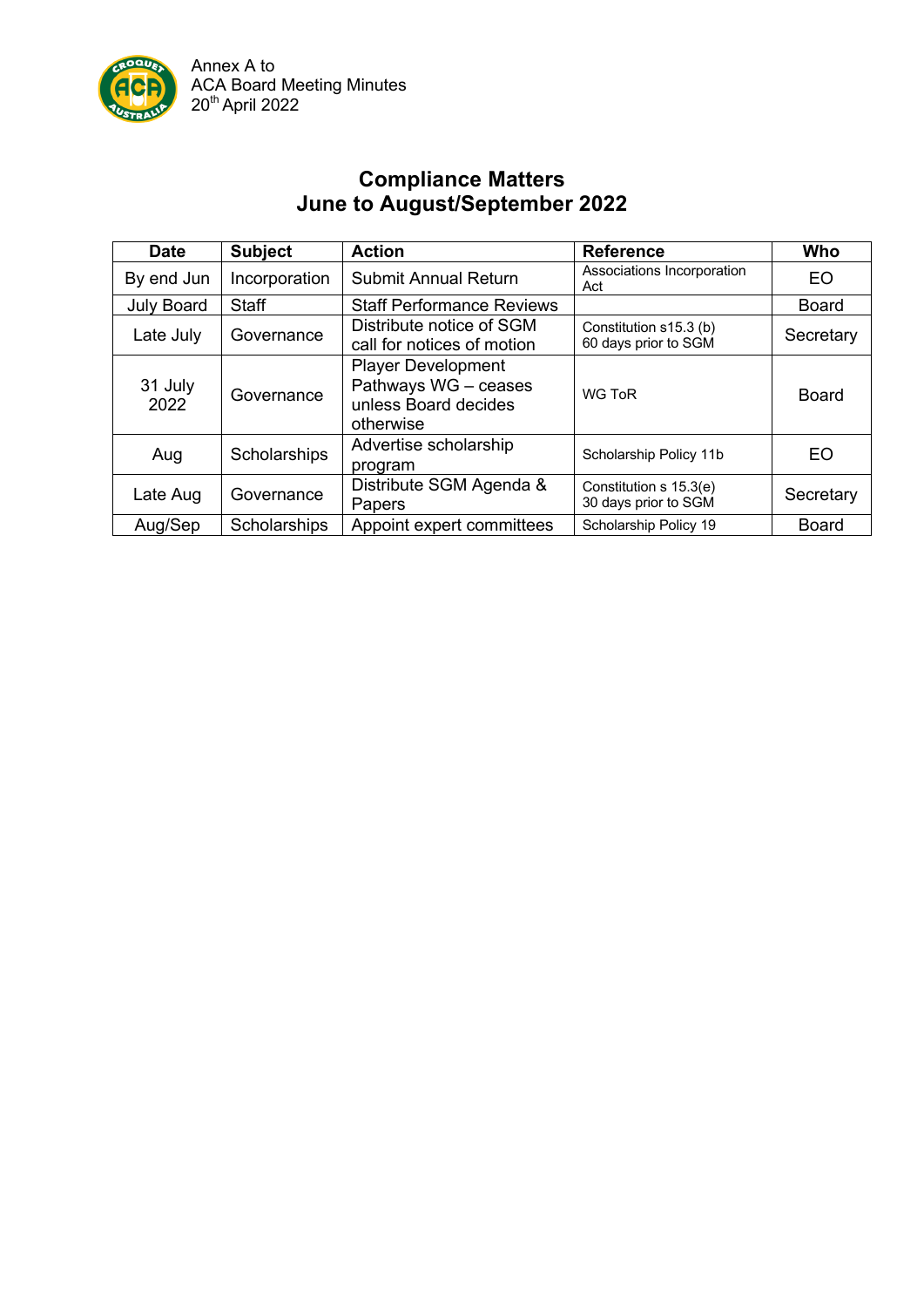

# **April 2022 financial report**

- Total asset \$737,710, total liability \$47,280, total equity \$690,428, net asset \$690,428
- Cash and cash equivalents \$271,715.
- Short term investments \$440,111
- Strong asset base made up of short term investments and cash equivalents
- Net loss of \$7,452 primarily from salaries \$14,765
- Revenue is from affiliation fees (\$15,264) from Tasmania Club and grant (3,000)
- YTD results is a deficit of \$33,724. This is about \$190,000 below the annual budget for the same period. This is primarily due to the budget expecting \$300,000 of affiliation fee in January 2022 but as of 30 April 2022, the actual affiliation fee received is \$21,506 and the actual expenses incurred to date is below budgeted expenses (\$62,624 vs \$143,779).
- Coaching, publicity, academy, NCR-GC and HPM expenses were not incurred in the 4 months of 2022 resulting in much lower expenditure.

| <b>Attachments:</b> | Appendix 1 Profit & Loss Account |
|---------------------|----------------------------------|
|                     | Appendix 2 Balance Sheet         |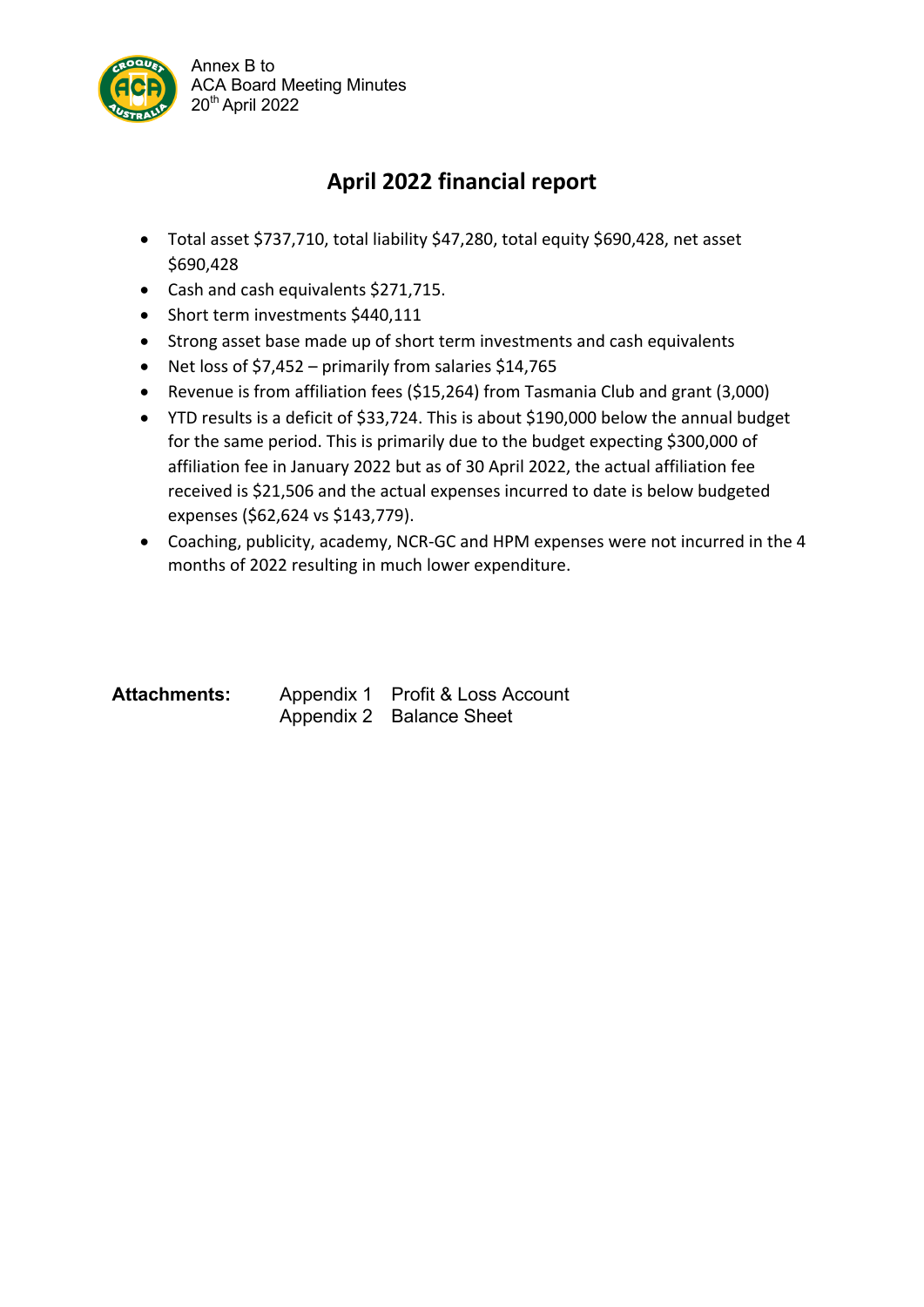

|                                  | April 2022                       |            |                               |                          |
|----------------------------------|----------------------------------|------------|-------------------------------|--------------------------|
|                                  | <b>Selected</b><br><b>Period</b> | % of Sales | <b>Year to</b><br><b>Date</b> | % of YTD<br><b>Sales</b> |
|                                  |                                  |            |                               |                          |
| Income                           |                                  |            |                               |                          |
| Affiliation- Member/Player       | \$15,264.00                      | 83.60%     | \$21,506.27                   | 74.40%                   |
| Advertising income               | \$0.00                           | 0.00%      | \$400.00                      | 1.40%                    |
| Grants                           | \$3,000.00                       | 16.40%     | \$3,000.00                    | 10.40%                   |
| Event Entry Fees - Full          | \$0.00                           | 0.00%      | \$3,981.80                    | 13.80%                   |
| Interest                         | (\$3.26)                         | 0.00%      | \$12.33                       | 0.00%                    |
| <b>Total Income</b>              | \$18,260.74                      | 100.00%    | \$28,900.40                   | 100.00%                  |
| <b>Total Cost Of Sales</b>       | \$0.00                           | 0.00%      | \$0.00                        | 0.00%                    |
| <b>Gross Profit</b>              | \$18,260.74                      | 100.00%    | \$28,900.40                   | 100.00%                  |
| <b>Expenses</b>                  |                                  |            |                               |                          |
| <b>Audit Fees</b>                | \$0.00                           | 0.00%      | \$1,584.00                    | 5.50%                    |
| MYOB subscription                | \$109.09                         | 0.60%      | \$109.09                      | 0.40%                    |
| Bank charges                     | \$0.00                           | 0.00%      | \$18.79                       | 0.10%                    |
| STRIPE charges                   | \$85.28                          | 0.50%      | \$237.44                      | 0.80%                    |
| <b>Board/Governance Expenses</b> | \$3,290.91                       | 18.00%     | \$3,290.91                    | 11.40%                   |
| Prizes                           | \$0.00                           | 0.00%      | \$1,981.82                    | 6.90%                    |
| <b>Tournament Referee</b>        | \$126.00                         | 0.70%      | \$126.00                      | 0.40%                    |
| Uniforms                         | \$0.00                           | 0.00%      | \$593.00                      | 2.10%                    |
| Hires - Events                   | \$2,000.00                       | 11.00%     | \$3,311.36                    | 11.50%                   |
| New Club Grants                  | \$0.00                           | 0.00%      | \$1,500.00                    | 5.20%                    |
| <b>Grant Plan</b>                | \$0.00                           | 0.00%      | \$453.75                      | 1.60%                    |
| <b>ACA Contribution</b>          | \$5,000.00                       | 27.40%     | \$5,000.00                    | 17.30%                   |
| <b>Computer Expenses</b>         | \$0.00                           | 0.00%      | \$960.27                      | 3.30%                    |
| Web design expenses              | \$0.00                           | 0.00%      | \$272.16                      | 0.90%                    |
| <b>Consultancy Fees</b>          | \$336.59                         | 1.80%      | \$1,360.38                    | 4.70%                    |
| Marketing                        | \$0.00                           | 0.00%      | \$700.00                      | 2.40%                    |
| Postage, Freight and Courier     | \$0.00                           | 0.00%      | \$310.14                      | 1.10%                    |
| S&W Superannuation               | \$4,515.35                       | 24.70%     | \$6,847.67                    | 23.70%                   |
| S&W Salaries - Other             | \$3,380.50                       | 18.50%     | \$3,380.50                    | 11.70%                   |
| S&W Salaries & Wages             | \$6,869.75                       | 37.60%     | \$30,485.25                   | 105.50%                  |
| Telephone and Internet Charges   | \$0.00                           | 0.00%      | \$102.21                      | 0.40%                    |
| <b>Total Expenses</b>            | \$25,713.47                      | 140.80%    | \$62,624.74                   | 216.70%                  |
| <b>Operating Profit</b>          | (\$7,452.73)                     | -40.80%    | (\$33,724.34)                 | $-116.70%$               |
| Net Profit/(Loss)                | (\$7,452.73)                     | -40.80%    | (\$33,724.34)                 | $-116.70%$               |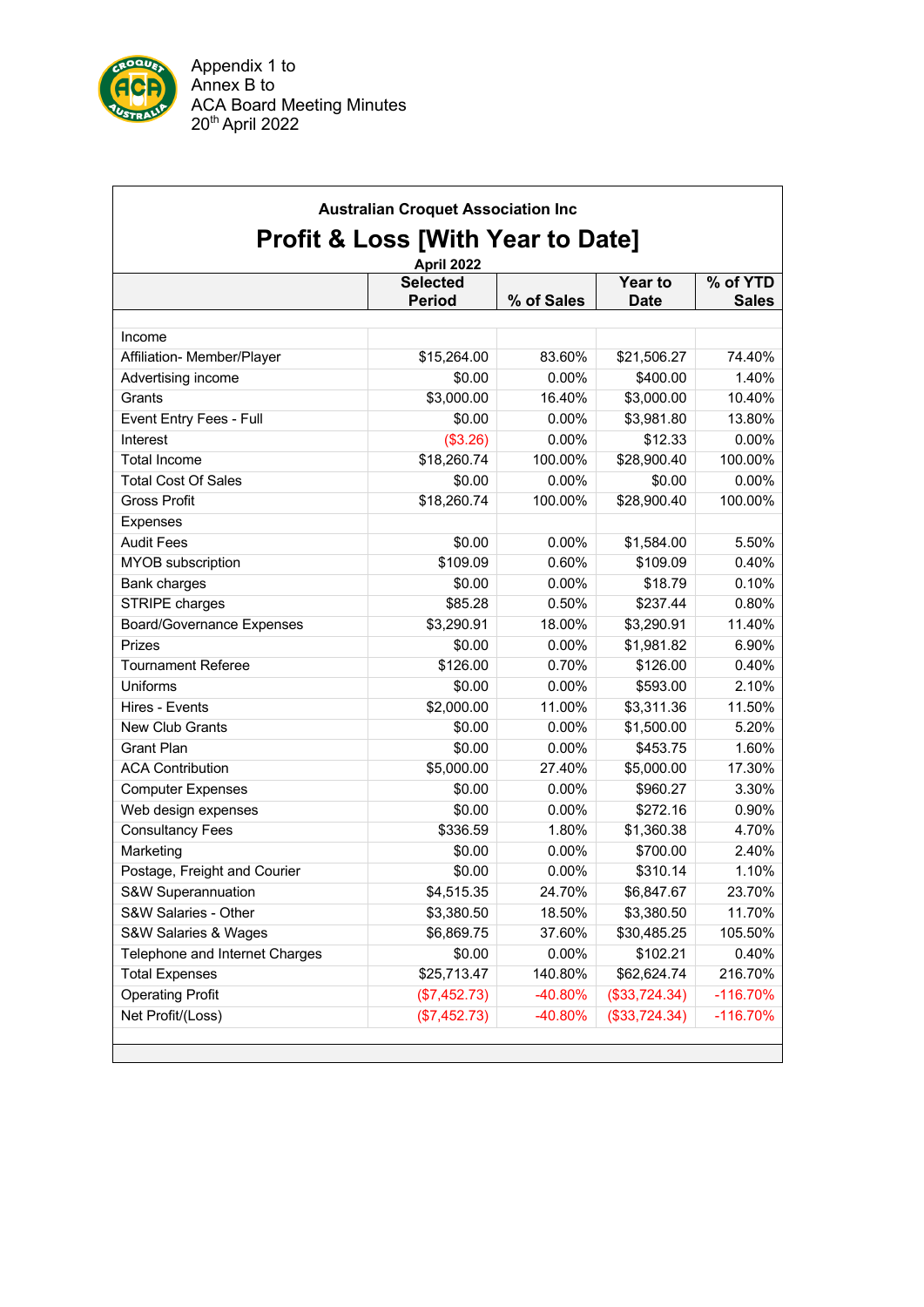



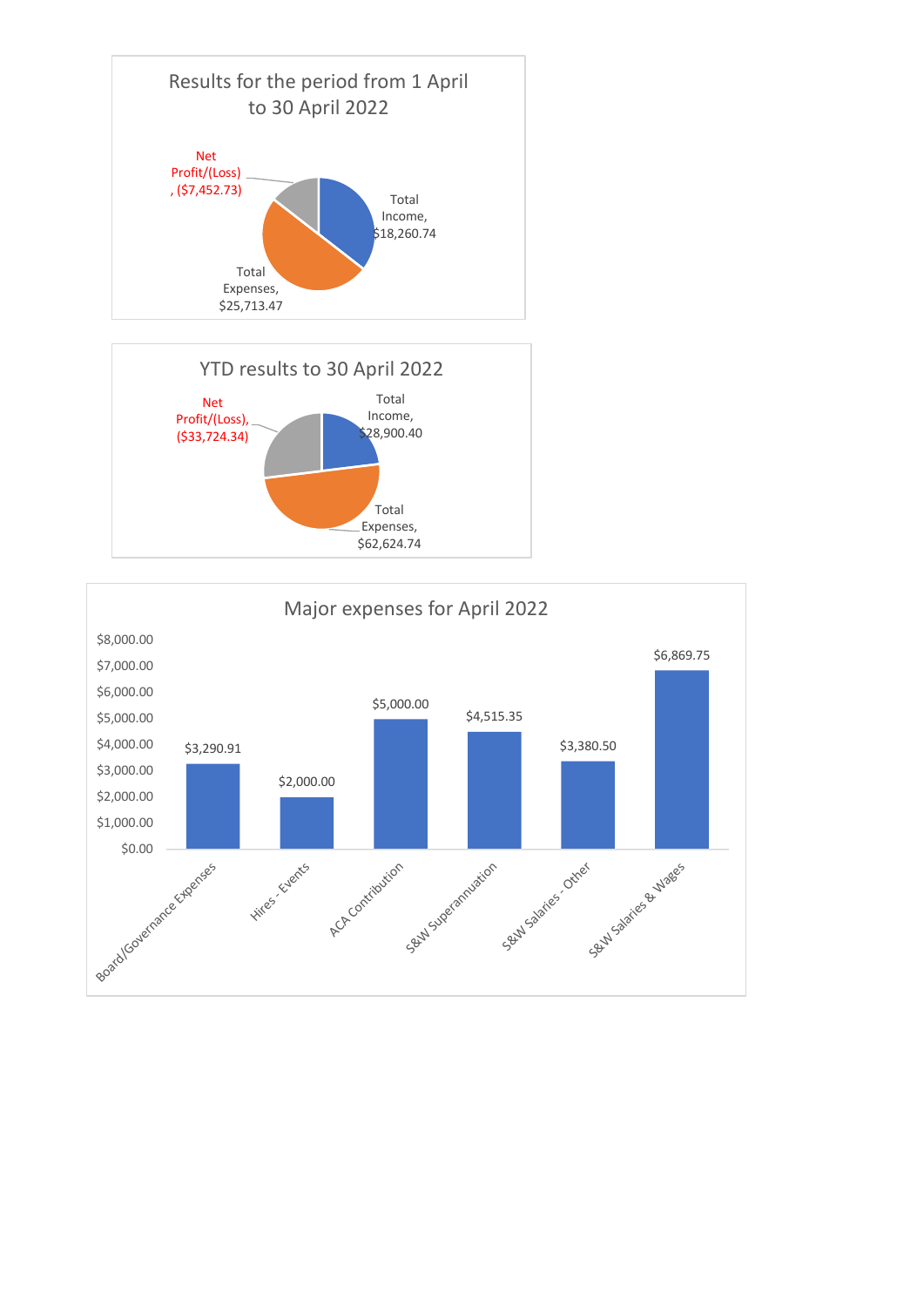

Appendix 2 to Annex B to ACA Board Meeting Minutes 20<sup>th</sup> April 2022

# **Australian Croquet Association Inc**

# **Balance Sheet**

**As of April 2022**

| Assets                              |               |               |              |
|-------------------------------------|---------------|---------------|--------------|
| <b>Current Assets</b>               |               |               |              |
| <b>Treasurer's Account</b>          | \$271,715.81  |               |              |
| Overseas payments account           | \$1.00        |               |              |
| <b>QANTAS Card</b>                  | \$1,568.31    |               |              |
| <b>Customer Electronic Payments</b> | (\$60.00)     |               |              |
| TD 471050245779 11 Nov 2020         | \$60,000.00   |               |              |
| BT Investment C11731060             | \$174,498.65  |               |              |
| MLC Investment 35368672             | \$165,612.38  |               |              |
| TD471050245154 16 Aug 2021          | \$40,000.00   |               |              |
| <b>Trade Debtors</b>                | \$9,736.25    |               |              |
| <b>Electronic Clearing Account</b>  | (\$0.50)      |               |              |
| Stock on Hand                       | \$7,607.98    |               |              |
| <b>Fixed Asset</b>                  |               |               |              |
| <b>Croquet Equipment</b>            | \$20,356.91   |               |              |
| Less Accum Depn Croq Eq             | (\$14,314.36) |               |              |
| Office Equipment                    | \$135.46      |               |              |
| Less Acc Depn Off Equip             | (\$135.44)    |               |              |
| <b>Gateball Equipment</b>           | \$5,075.99    |               |              |
| Less Acc Depn Gateball Eq           | (\$4,088.80)  |               |              |
| <b>Total Assets</b>                 |               |               | \$737,709.64 |
| Liabilities                         |               |               |              |
| Suspense - liability                |               | \$90.00       |              |
| <b>Trade Creditors</b>              |               | \$540.00      |              |
| <b>Accrued Expenses</b>             |               | \$1,742.40    |              |
| <b>WCF Funds</b>                    |               | \$568.00      |              |
| Income in Advance                   |               | \$18,121.44   |              |
| <b>Grant Liability</b>              |               | \$5,500.00    |              |
| <b>GST Collected</b>                |               | \$696.37      |              |
| <b>GST Paid</b>                     |               | \$143.96      |              |
| PAYG and Superannuation payabl      |               | \$10,115.40   |              |
| <b>Provision for Annual Leave</b>   |               | \$9,763.25    |              |
| <b>Total Liabilities</b>            |               |               | \$47,280.82  |
| <b>Net Assets</b>                   |               |               | \$690,428.82 |
| Equity                              |               |               |              |
| <b>Retained Earnings</b>            |               | \$611,841.16  |              |
| International Fund                  |               | \$112,312.00  |              |
| <b>Current Year Earnings</b>        |               | (\$33,724.34) |              |
| <b>Total Equity</b>                 |               |               | \$690,428.82 |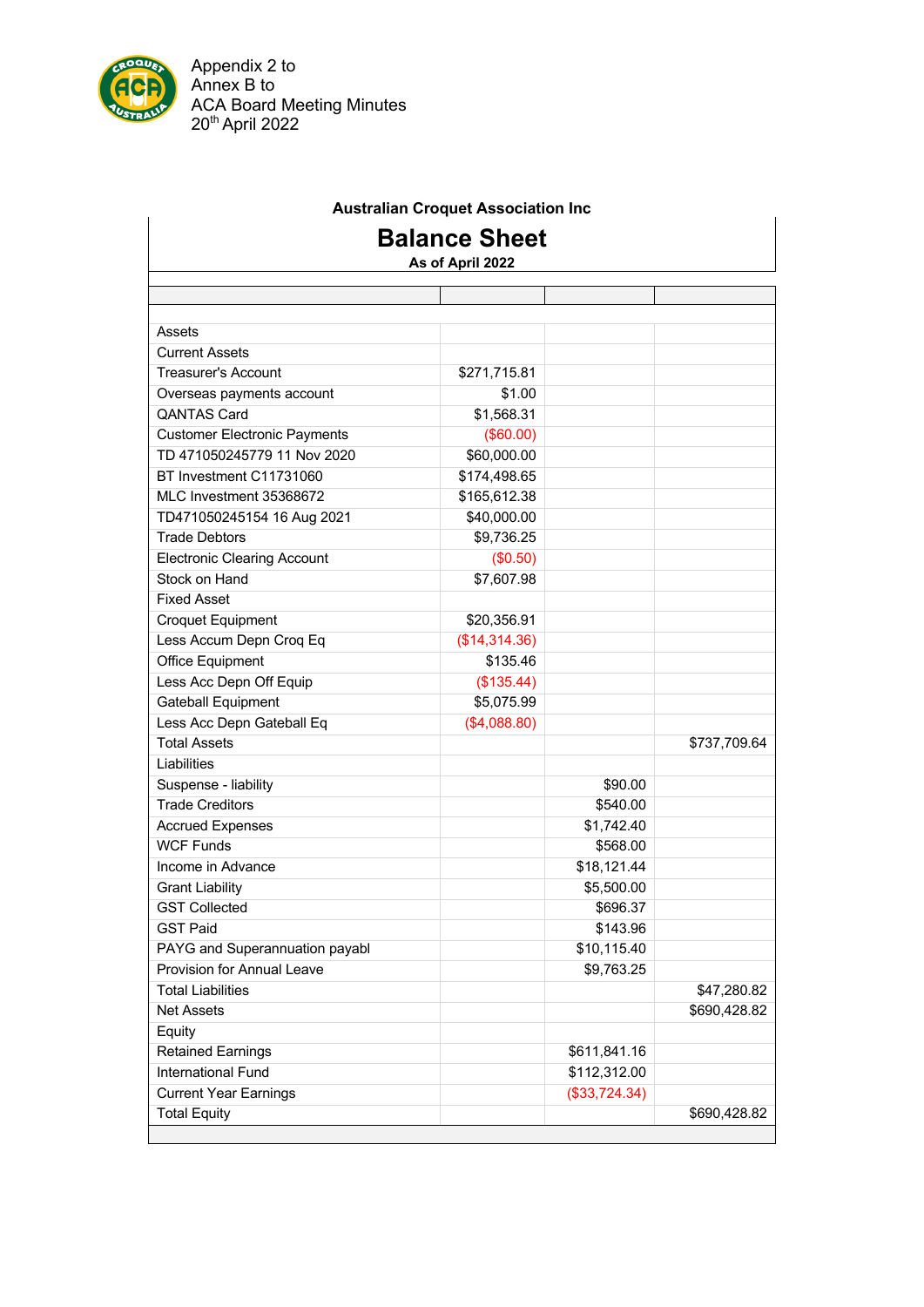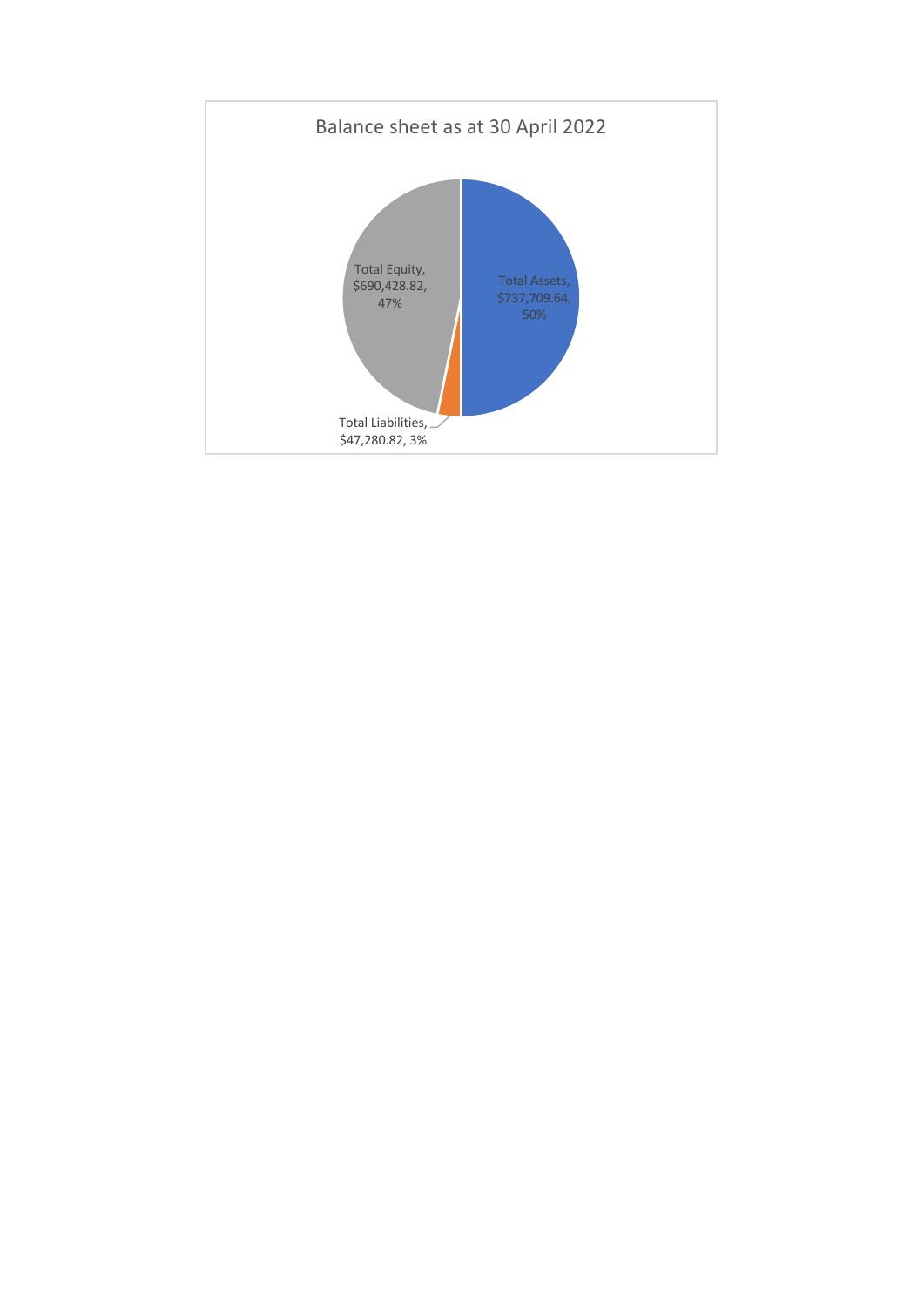

Annex C to ACA Board Meeting Minutes 18th May 2022

# **Secretary's Report**

#### **Action Items from 20th April 2022 Board Meeting:**

- **Item 4 -** The minutes of the 20 Apr 22 Board meeting were uploaded to the website and distributed to the State Associations on 21 Apr 22
- **Item 8.**1. the policies and ToR adopted under this item were uploaded to the website on 24 Apr 22.
- **Item 8.2.1** states were advised of the 2023 Scholarship budget on 25 Apr 22
- **Item 8.3.1** MacRob team posted to website  $22^{nd}$  April and letters sent to each member on 24 Apr 22.
- **Item 8.4.** WCF advised of Board appointment and decisions on 20 Apr 22
- **Item 9.2.4.1** Affiliation Fees WG Tor drafted Item 8.1.2 for this meeting
- **Item 9.2.8** EoI circulated on 21 Apr 22

#### **Other Matters**

**2022 WCF GCWC** – on advice from the GC Selection Committee, WCF has been advised that Australia's two Membership Places for this event are Robert Fletcher and Alison Sharpe.

**Morris v ACA** – All evidence documents have now been exchanged, and the pre-Hearing conference was held on Thursday, 12<sup>th</sup> May 2022, with the Hearing, originally set for 19<sup>th</sup> May, now to be on  $25<sup>th</sup>$  May at Mr Morris' request.

Holme +

Jim Clement Secretary to the Board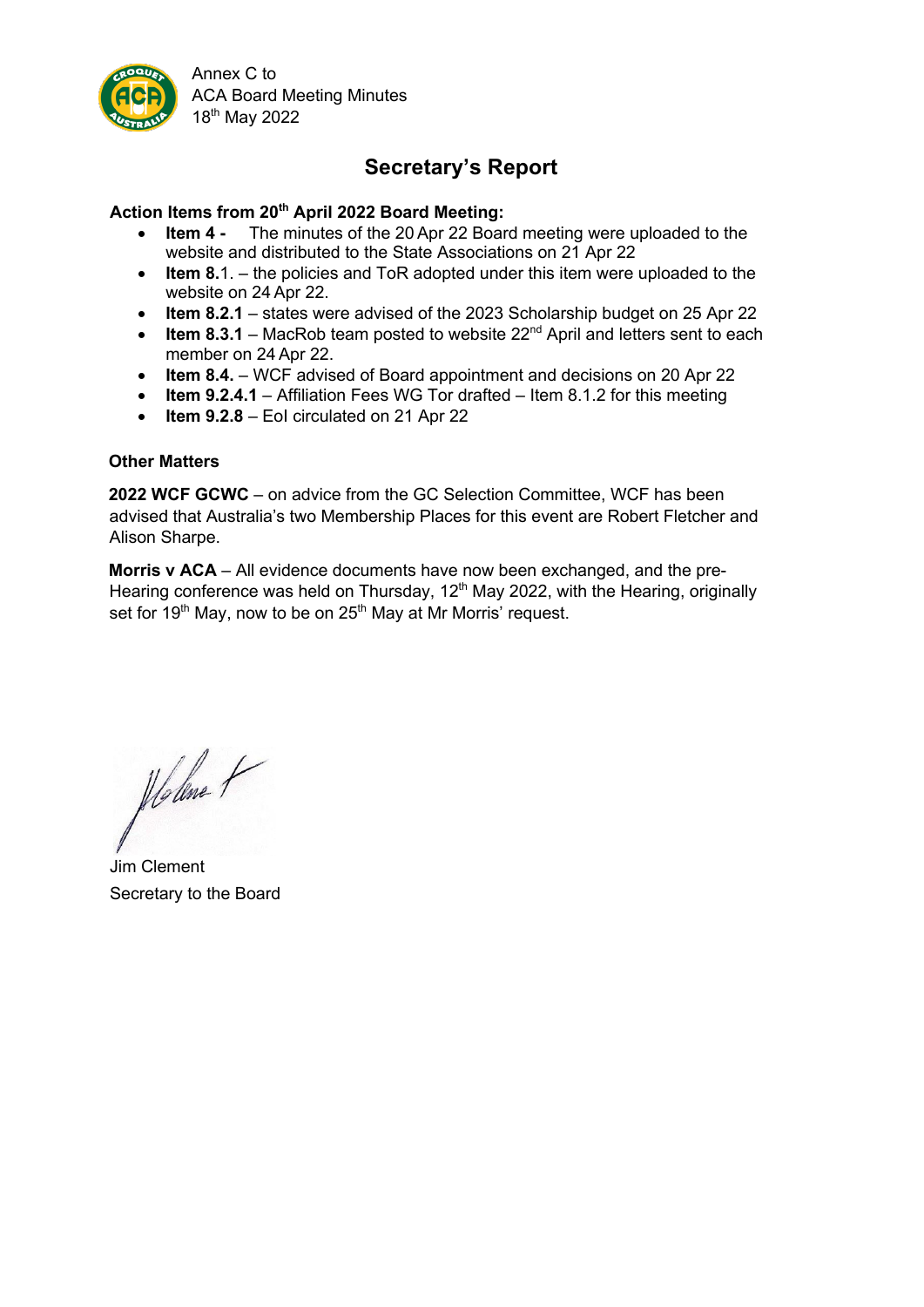

# **Executive Officer's Report**

# **Action Items from ACA board Meeting – 20th April 2022**

# **Item 5 Compliance Matters**

- As per the Associations Act 1991 (the Act) all incorporated associations are required to submit end of year returns to Access Canberra. As an approved National Sporting Organisation with Sport Australia, we are also required to submit the ACA Annual Report and Finance Report.
	- o Finance Report, Change of Board Particulars and Annual Return have all been submitted to Canberra Access.
	- o ACA Annual Report and Finance Report submitted to Sport Australia via the ACA portal.

# **Item 8.2.2 Finance Officer**

- As approved at the ACA Board meeting on the  $20<sup>th</sup>$  of April, I have now taken over the Finance Officer role.
	- $\circ$  The reconciliations have now been completed up until the end of April. This has allowed the Treasurer to complete Financial Reports for the Board meeting.
	- o As part of succession planning, I am currently in the process of documenting procedures for the Finance Officer role.

# **Item 9.2.1 Security Passwords**

After some online research two possible platforms have been identified to hold the security passwords for ACA. Google Account Password Manager and Last Pass Password Manager App seem like the best options. Both offer free packages. I am in the process of setting up an account with Last Pass.

# **Other Matters**

# **Complaints**

The ACA has received two formal complaints over the last month. One complaint has been resolved and the second is still under investigation. This complaint is expected to be resolved shortly.